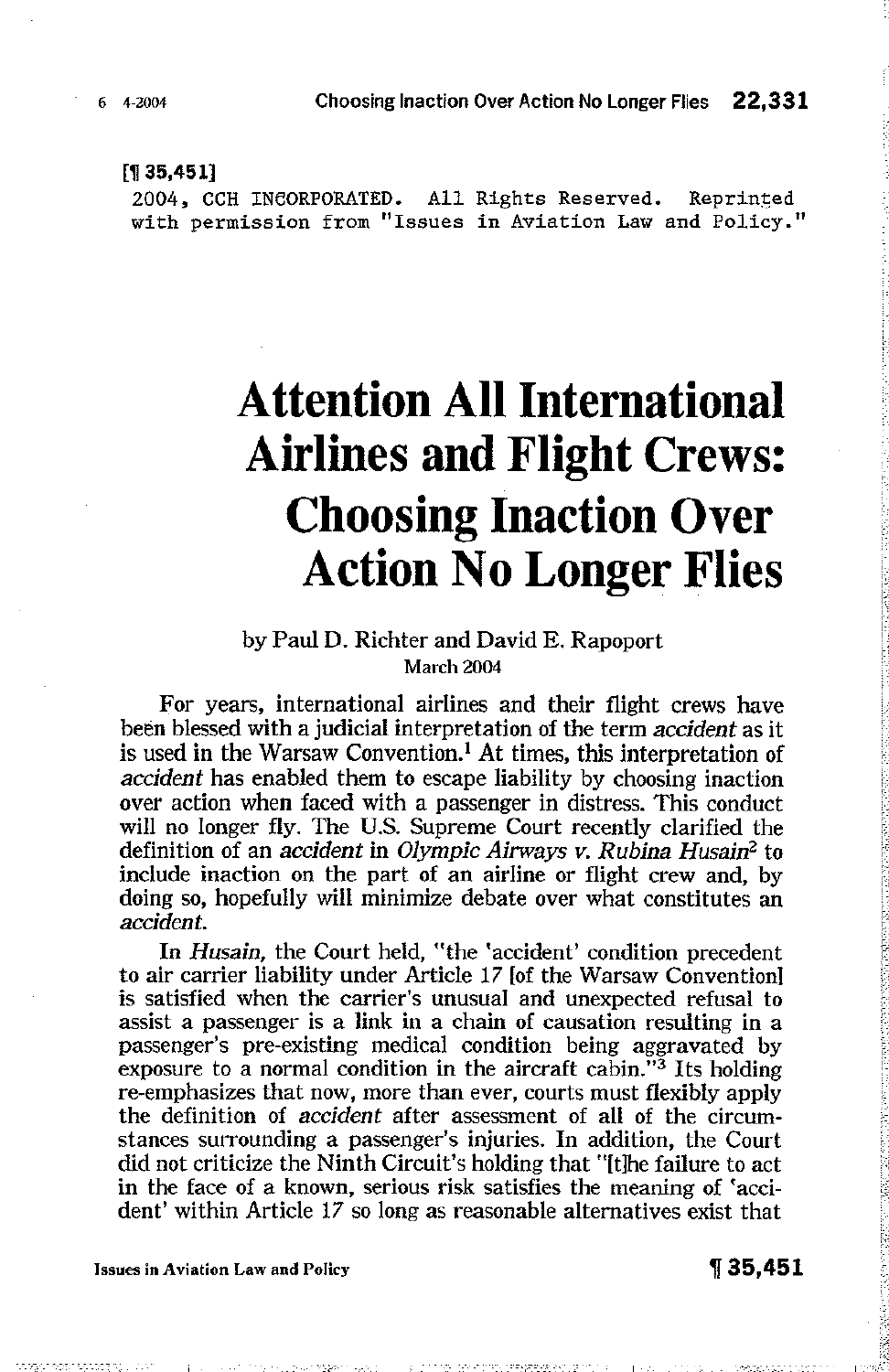would substantially minimize the risk and implementing these alternatives would not unreasonably interfere with the normal, expected operation of the airplane."4 Arguably, the application of a "reasonable person" standard will further increase the realm of what constitutes an *accident* for purposes of Article 17 liability.

## **An <sup>U</sup> Accident"**

The Warsaw Convention of 1929 is a treaty governing international air carrier liability. Article 17 of the Convention deals with a carrier's liability for injuries to passengers. It creates a presumption of liability on the part of the air carrier if an *accident* caused the injuries. Article 17 reads as follows:

The carrier shall be liable for damage sustained in the event of the death or wounding of a passenger or any other bodily injury suffered by a passenger, if the accident which caused the damage so sustained took place on board the aircraft or in the course of any of the operations of embarking or disembarking.<sup>5</sup>

In 1985, in *Air France v. Saks*,<sup>6</sup> the U.S. Supreme Court, for the first time, defined *accident* for purposes of Article 17. In *Saks,* a passenger on an international flight lost the hearing in one of her ears as a result of normal changes in the cabin air pressure during the flight. The passenger pursued a Warsaw Convention claim. The Supreme Court held the plaintiff's injury was not an *accident.'*

The *Saks* Court ruled that an Article 17 *accident* "arises only if a passenger's injury or death is caused by an unexpected or unusual event or happening that is external to the passenger."<sup>8</sup> Clarifying its ruling, the Court explained, "when the injury indisputably results from the passenger's own internal reaction to the usual, normal, and expected operation of the aircraft, it has not been caused by an accident."<sup>9</sup> On the other hand, "[a]ny injury is the product of a chain of causes, and we require only that the passenger be able to prove that some link in the chain was an unusual or unexpected event external to the passenger."<sup>10</sup> The Court directed that this definition must "be flexibly applied after assessment of all of the circumstances surrounding a passenger's injuries."!'

The Supreme Court again discussed the Warsaw Convention *accident* requirement *in* EI *Al Israel Airlines v. Tseng.'2* Resolving a split in the lower courts, the Supreme Court held in *Tseng* that the Warsaw Convention provides the exclusive remedy for injuries on international flights. In *Tseng,* the plaintiff passenger was subjected to an intrusive security search before departing New York on an El Al flight bound for Tel Aviv. By the time the dispute reached

 $\mathbb{P}^{(2n+1)}$  spokes of JAS VV Mediaghs (KST

**35,451 ©2004.CCH INCORPORATED**

ń  $\frac{1}{2}$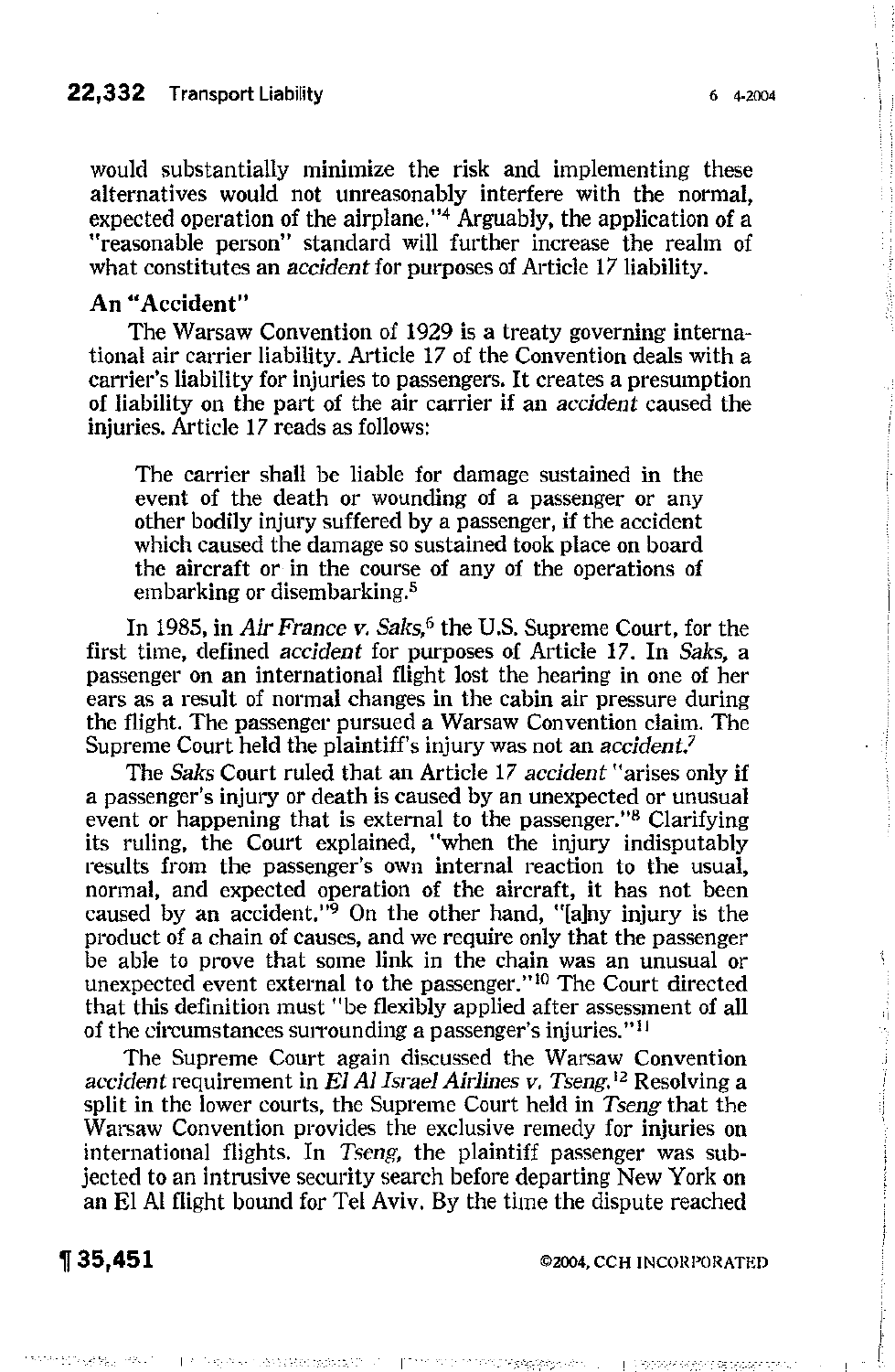the Supreme Court, both parties had agreed that the security search did not qualify as an *accident* within the meaning of the Warsaw Convention. The Supreme Court questioned this stipulation, but found it unnecessary to resolve the question presented. It explained:

The District Court, 'using the flexible application prescribed by the Supreme Court,' concluded that El Al's search of Tseng was an 'accident': '[A] routine search, applied erroneously to plaintiff in the course of embarking on the aircraft, is fairly accurately characterized as an accident.' 919 F. Supp, 155, 158 (SDNY 1996).

The Court of Appeals disagreed. That court described security searches as 'routine' in international air travel, part of a terrorism-prevention effort that is 'widely recognized and encouraged in the law,' and 'the price passengers pay for the degree of airline safety so far afforded them.' 122 F.3d at 103. The court observed that passengers reasonably should be aware of 'routine operating procedures' of the kind E1 Al conducts daily. *Ibid.* The risk of mistakes, *i.e.,* that innocent persons will be erroneously searched, is 'inherent in any effort to detect malefactors,' the court explained. *Ibid.* Tseng thus encountered 'ordinary events and procedures of air transportation,' the court concluded, and not 'an unexpected or unusual event.' *Id.* at 104.

It is questionable whether the Court of Appeals 'flexibly applied' the definition of 'accident' we set forth in Saks. Both parties, however, now accept the Court of Appeals' disposition of that issue. In any event, even if EI AI's search of Tseng was an 'accident,' the core question of the **Convention's exclusivity would** remain. <sup>13</sup>

The Court next addressed the accident issue in Olympic Airways v. *Husain.*<sup>14</sup>

## *Olympic Airways v. Husain*

The events that gave rise to the lawsuit occurred when Rubina Husain and her husband, Dr. Hanson, were returning from a family vacation aboard an Olympic Airways flight from Athens, Greece, to New York City. IS Knowing that her husband suffered from asthma for more than two decades and was sensitive to secondhand smoke, Ms. Husain secured seats for the two of them in the non-smoking section of the aircraft.<sup>16</sup>

**Issues** in Aviation Law and Policy 16 and  $\frac{1}{2}$  **175,451**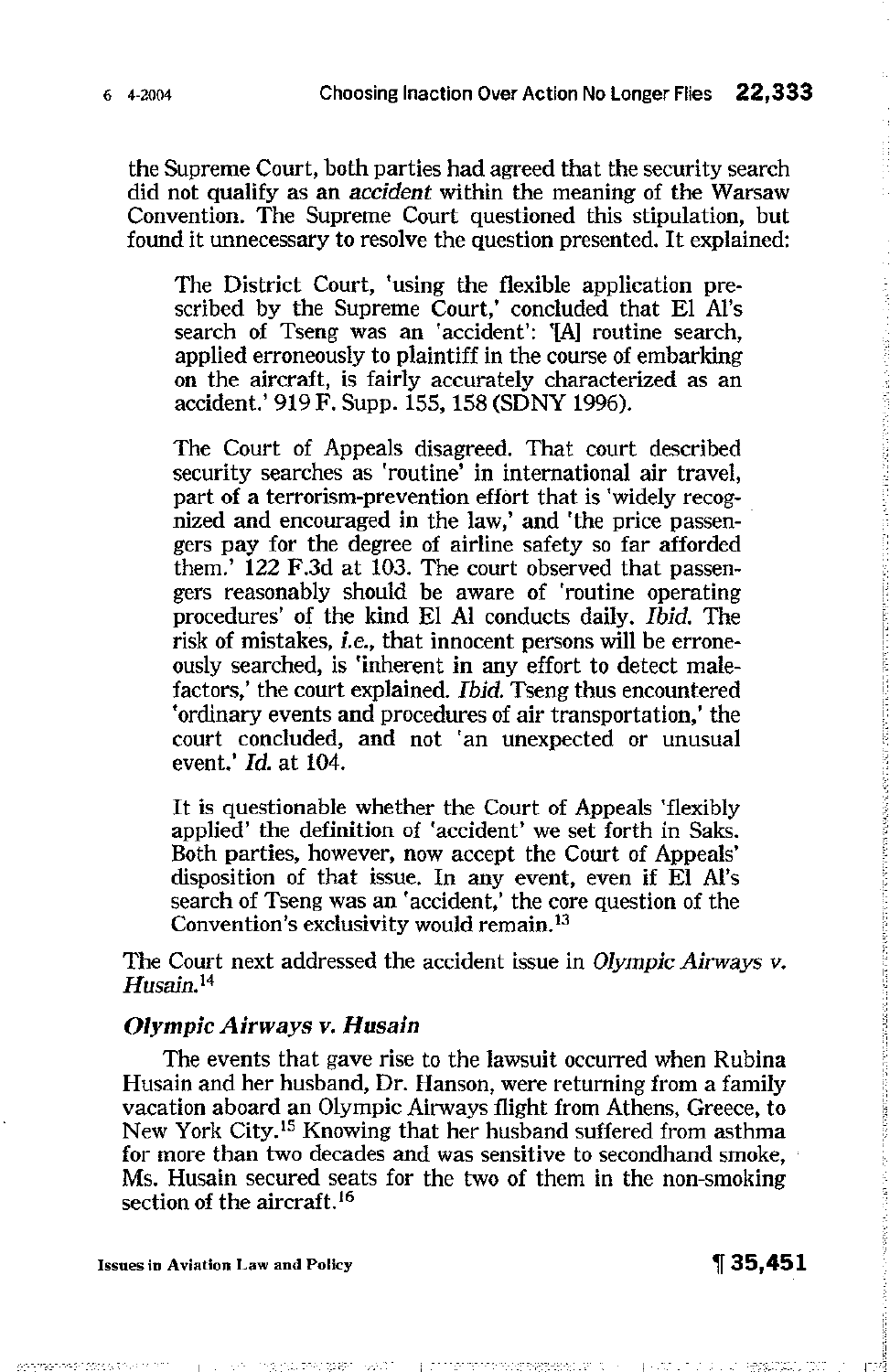Upon boarding the aircraft, the couple located their assigned seats in the non-smoking section. They immediately realized that their seats, while in the non-smoking section, were only three rows from the smoking section.<sup>17</sup> Upon learning this fact, Ms. Husain promptly called to the attention of a flight attendant that her husband could not sit near smoke and requested that they be provided seats away from the smoking section.<sup>18</sup> What happened next is as follows:

The flight attendant told her to 'have a seat.' After all the passengers had boarded but prior to takeoff, respondent again asked Ms. Leptourgou to move Dr. Hanson, explaining that he was 'allergic to smoke.' Ms. Leptourgou replied that she could not reseat Dr. Hanson because the plane was 'totally full' and she was 'too busy' to help.

Shortly after takeoff, passengers in the smoking section began to smoke, and Dr. Hanson was soon surrounded by ambient cigarette smoke. Respondent spoke with Ms. Leptourgou a third time, stating, 'You have to move my husband from here.' Ms. Leptourgou again refused, stating that the plane was full. Ms. Leptourgou told respondent that Dr. Hanson could switch seats with another passenger, but that respondent would have to ask other passengers herself, without the flight crew's assistance. Respondent told Ms. Leptourgou that Dr. Hanson had to move even if the only available seat was in the cockpit or in business class, but Ms. Leptourgou refused to provide **any** assistance. <sup>19</sup>

Dr. Hanson, in an attempt to escape the smoke, walked toward the front of the aircraft, away from the smoking section. He reached the galley area. Shortly thereafter, he suffered respiratory distress. Dr. Sabharwal, an allergist traveling with Dr. Hanson, and Ms. Husain attempted to restore his breathing, but Dr. Hanson died aboard the flight. 2o

Ms. Husain, on behalf of herself and as personal representative of her husband's estate, brought a wrongful death lawsuit against Olympic Airways in the state court of California. Olympic Airways removed it to federal court. The district court held that the flight attendant's refusal to assist was an *accident,* and the Ninth Circuit affirmed.<sup>21</sup>

The parties did not contest the *Saks* definition of "accident."<sup>22</sup> The struggle was over what event was the *accident* and whether inaction by the flight attendant under the law constituted an

**16 35.451 C2004, <b>CCH INCORPORATED** 

ŧ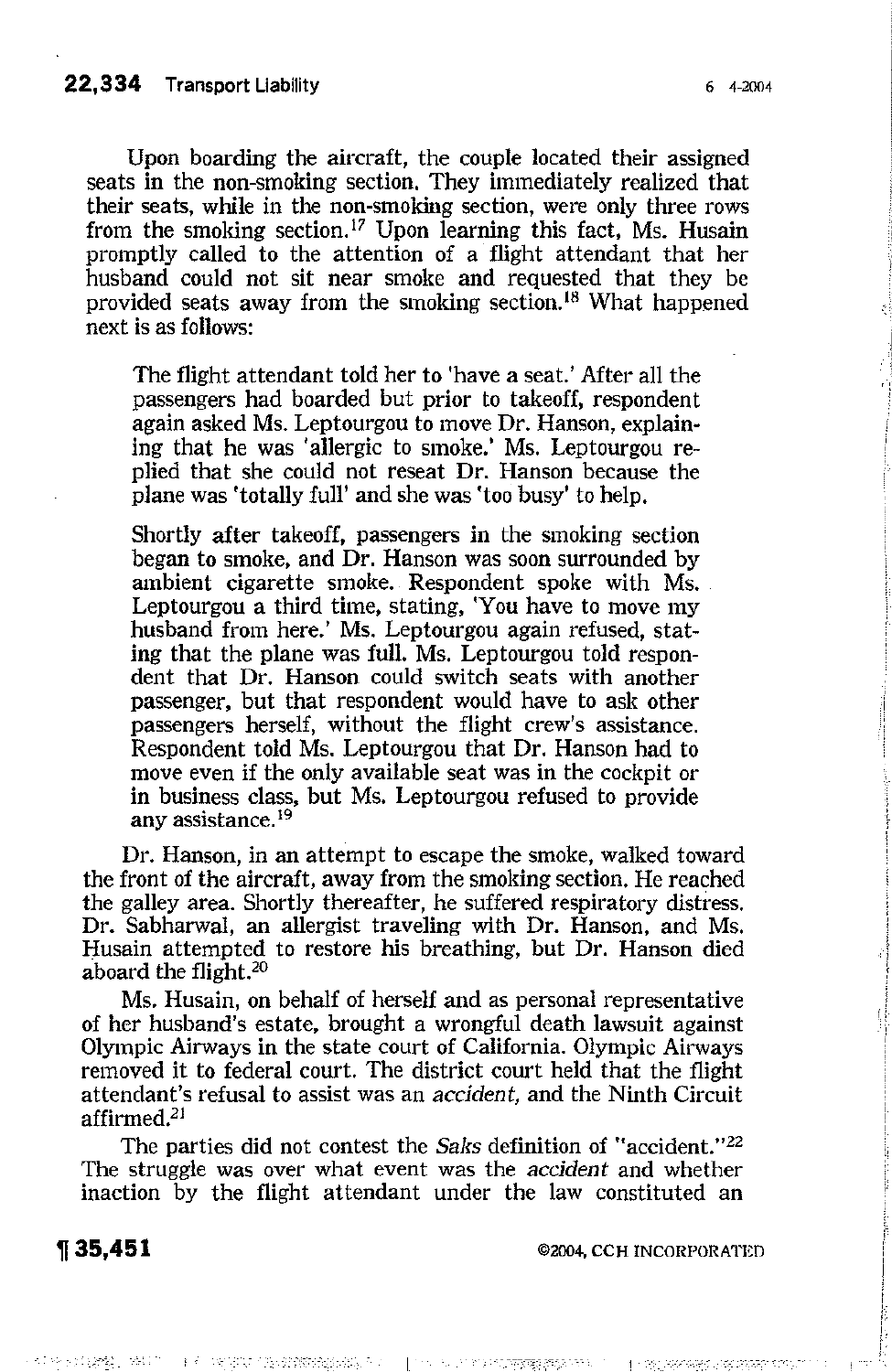*accident.23* The airline argued the "accident" inquiry should focus on the "injury producing event." In its opinion, this event "was the presence of ambient cigarette smoke in the aircraft's cabin." Since the airline's policies permitted smoking on international flights, its contention was that "Dr. Hanson's death resulted from his own internal reaction-namely, an asthma attack-to the normal operation of the aircraft."<sup>24</sup> Further, it argued that "the flight attendant's failure to move Dr. Hanson was inaction, whereas Article 17 requires an action that causes the injury."2s

The Court found the airline's narrow focus on cigarette smoke as the injury producing event misplaced. It explained that such an approach

... which looks to 'the precise factual 'event' that caused the injury-neglects the reality that there are often multiple interrelated factual events that combine to cause any given injury.... In *Saks,* the Court recognized that any one of these factual events or happenings may be a link in the chain of causes and so long as it is unusual or unexpected-could constitute an 'accident' under Article 17. 470 U.S., at 406. Indeed, the very fact that multiple events will necessarily combine and interrelate to cause any particular injury makes it difficult to define, in any coherent or non-question-begging way, any single event as *the* 'injury producing event.'26

However, since the airline deemed the conduct of its flight attendant irrelevant and did not dispute that her conduct was "unusual or unexpected," in light of the industry standards or its own procedures, the Court concluded it did not have to "dispositively determine whether the flight attendant's conduct qualified as "unusual or unexpected" under *Saks,* but may assume that it was for pur**poses of this opinion.** "27

In addressing the airline's argument that inaction cannot qualify as an *accident* the court explained:

... the fallacy of petitioner's position that an 'accident' cannot take the form of inaction is illustrated by the following example. Suppose that a passenger on a flight inexplicably collapses and stops breathing and that a medical doctor informs the flight crew that the passenger's life could be saved only if the plane lands within one hour. Suppose further that it is industry standard and airline policy to divert a flight to the nearest airport when a passenger otherwise faces imminent death. If the plane

**Issues in Aviation Law and Policy 35,451**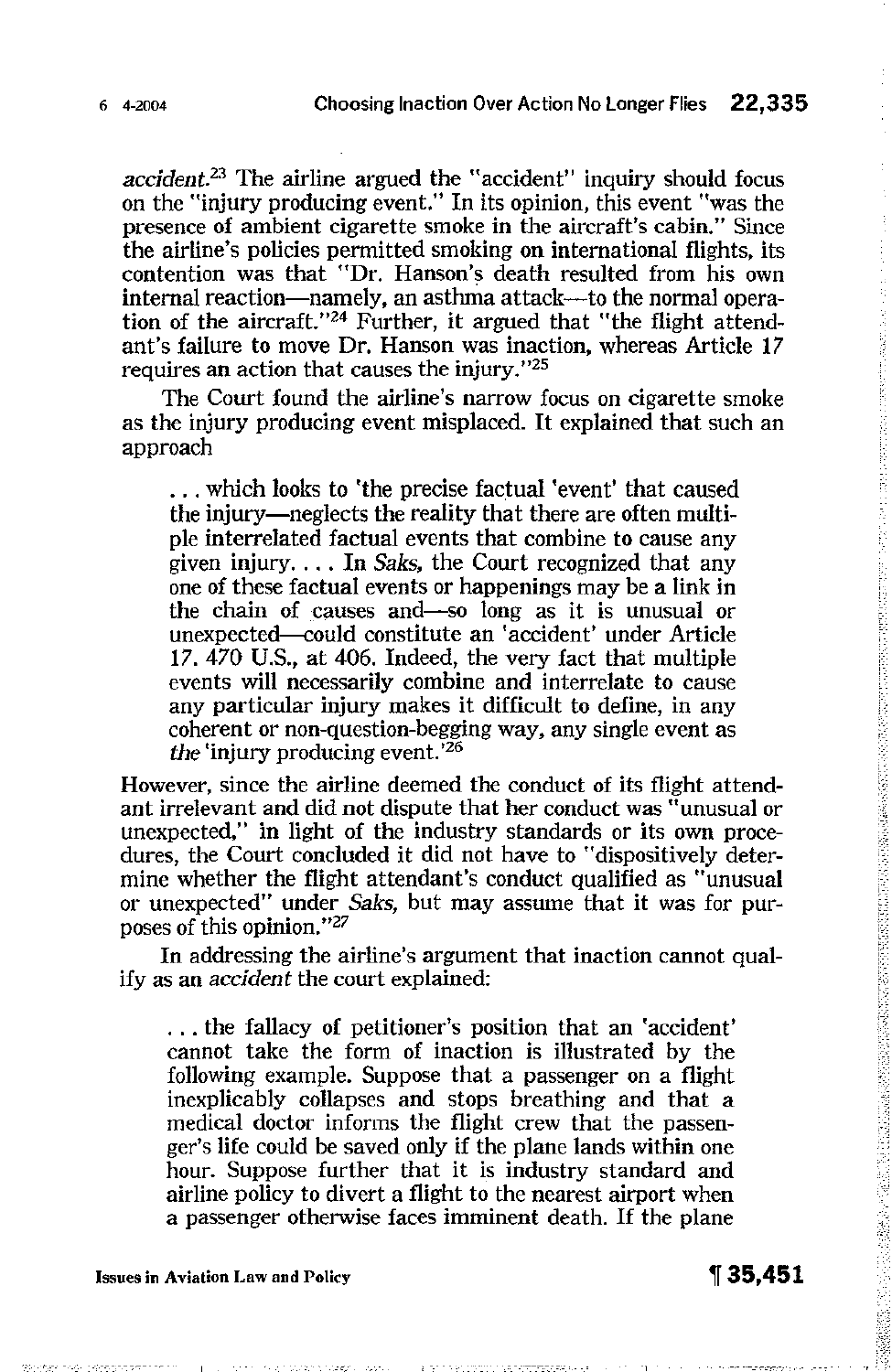is within 30 minutes of a suitable airport, but the crew chooses to continue its cross-country flight, 'the notion that this is not an unusual event is staggering.' *McCaskey v. Continental Airlines, Inc.,* 159 F. Supp, 2d 562, 574  $(SD$  Tex. 2001).<sup>n10</sup>

n<sup>10</sup> We do not suggest-as the dissent erroneously contends-that **liability must lie because otherwise 'harshresults.'** *post.* **at 5 (SCALIA, .I.. dissenting), would ensue. This hypothetical merely illustrates that the failure of an airline crew to take certain necessary vital steps could quite naturally and. in routine** usage **of the** language, **be an .eventor**happening. **t2K**

The Court found additional support for its contention that there is often no distinction between action and inaction on the issue of ultimate liability in other provisions of the Convention. $29$ 

In closing, the Court summarily addressed the airline's contention that the Ninth Circuit "created a negligence based standard under Article 17 "when it stated, "[t]he failure to act in the face of a known, serious risk satisfies the meaning of 'accident' within Article 17 so long as reasonable alternatives exist that would substantially minimize the risk and implementing these alternatives would not unreasonably interfere with the normal, expected operation of the airplane."<sup>30</sup> The *Husain* Court simply responds, "Admittedly, this language does seem to approve of a negligence-based approach. However, no party disputes the Ninth Circuit's holding that the flight attendant's conduct was "unexpected and unusual," which is the operative language under *Saks* and the correct Article 17 analysis."<sup>31</sup>

### An Accident after *Olympic Airways v. Husain*

In light of *Husain,* both the conduct of flight crews and airlines will come under greater scrutiny. The definition of *accident* has been broadened significantly, thus having an impact on potential liability of international airlines. The importance of the this decision is evident. For example, the U.S. Court of Appeals for the Fifth Circuit delayed its ruling in *Blansett v. Continental Airlines, Inc.,* Case No. 03-40545, until after the Court ruled in *Husain,* and the parties in that matter preserved their right to file supplemental pleadings following the issuance of the *Husain* opinion.

The issue in *Blansett* involves deep vein thrombosis and whether an airline can be held liable to a passenger under a failure to warn theory of liability. *The* plaintiffs' contention is that the airline had a duty to warn passengers of the risk of developing deep vein thrombosis during long international flights and failed to do so.

## **35,451 ©2004, CCH INCORPORATED**

**The Community of the Community of the Community** 

ś,

H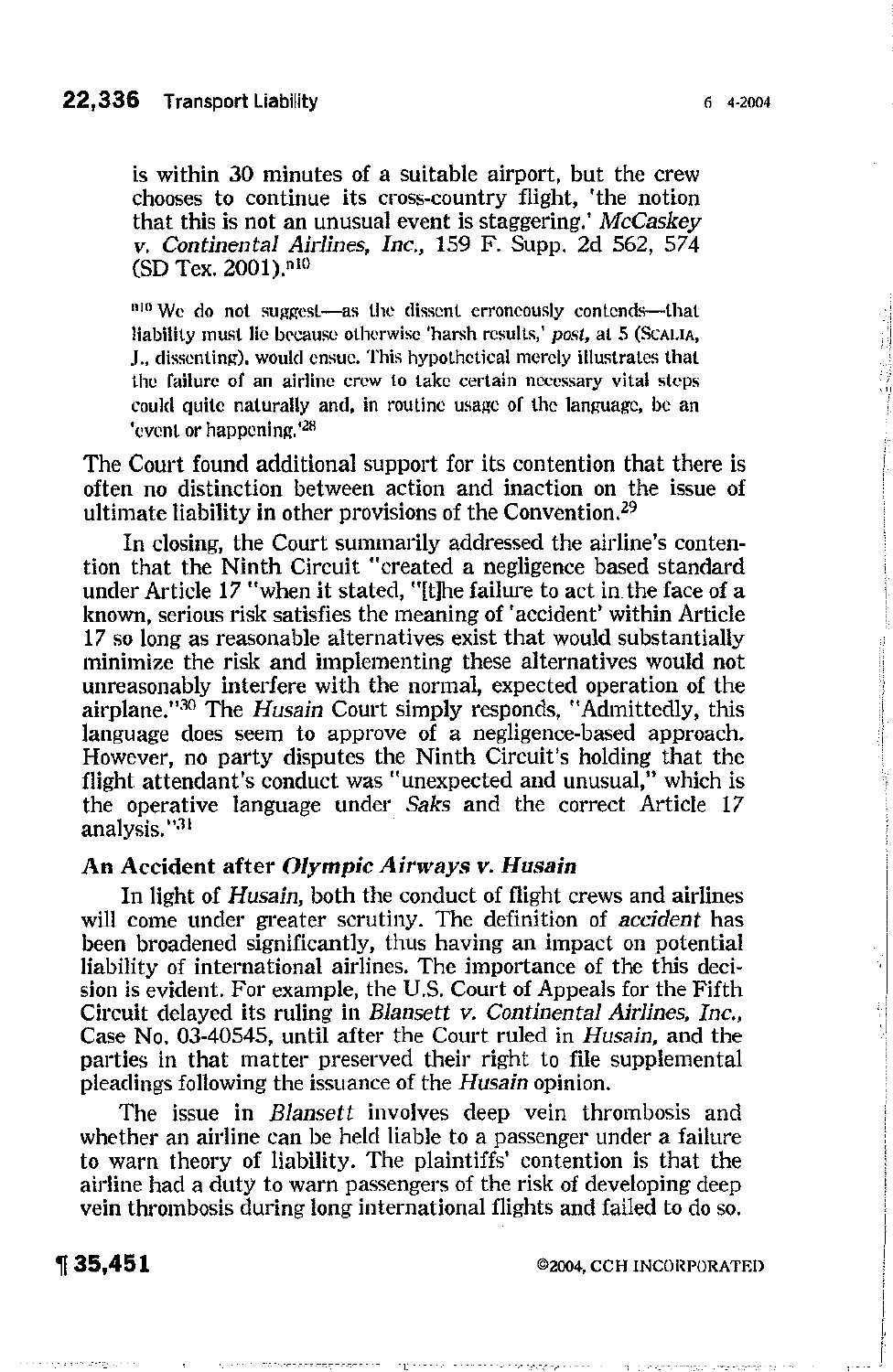The airline contends inaction does not qualify. It is the authors' opinion that *Husain* offers considerable support to the *Blansett* plaintiff and others similarly situated. **In** addition, it will be interesting to observe how the foreign tribunals respond to *Husain* in their future holdings. Specifically, there are cases currently pending before the highest courts of both England and Australia involving the same issue that is presented in *Blansett.* <sup>32</sup> **In** both of these countries the lower courts ruled that inaction cannot constitute an accident.<sup>33</sup>

Cases like *Husain* and *Blansett* are of concern to the international airline industry because it operates under a presumptive unlimited strict liability regime.<sup>34</sup> If an airline now can be held liable for inaction, including the failure to warn passengers of the risk of developing deep vein thrombosis during long international flights, its exposure to liability is much greater than it anticipated.

For certain, *Husain* promises that future cases will more often than not be found to have involved an *accident.* For example, in Krys v; *Lufthansa Gennan Airlines,3s* the plaintiff and his wife boarded defendant's airplane in Miami for a flight to Frankfort, Germany. Early in the flight the plaintiff became ill. He claimed that the flight crew should have landed the aircraft while it was still near the western shores of the Atlantic ocean, so that he could obtain medical care. Instead, the flight continued on to Germany. **In** Germany, it was determined that Mr. Krys had suffered a heart attack.

Mr. and Mrs. Krys filed state tort law claims against the airline, arguing that the crew had negligently responded to his illness, thereby aggravating the damage to his heart. At no time did the plaintiff claim that the heart attack itself was an accident. Before trial, the defendants moved for summary judgment, arguing that plaintiffs' negligence claims were pre-empted by the Warsaw Convention, arguing its crew's conduct constituted an accident. After this motion was denied, the case proceeded to trial and the magistrate awarded substantial damages to the plaintiffs.<sup>36</sup> On appeal, the airline argued that the district court had erred in denying the airline's motion for summary judgment. **In** an effort to limit its liability, the airline argued that its crew's negligent failure to divert the plane before crossing the Atlantic aggravated the plaintiff's heart attack and was an accident. The court ruled that the issue was not whether the aggravation came from crew negligence, but whether the injuries were a result of an event or happening which was unusual or unexpected and external to the plaintiff, using a "purely factual description" of what occurred.<sup>37</sup> Under a purely factual description, the court ruled that mere continuation

**Issues** in Aviation Law and Policy  $\blacksquare$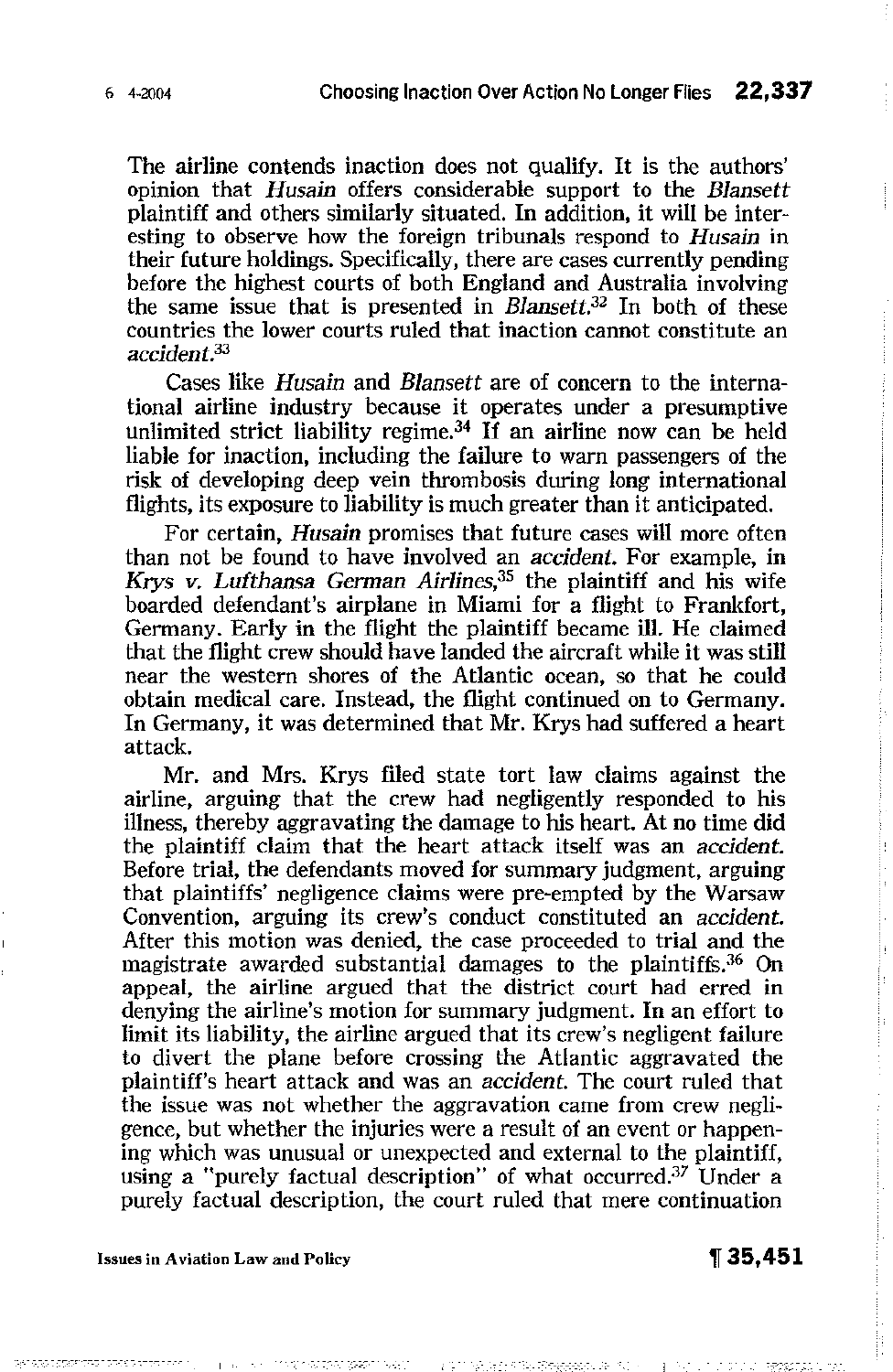of the flight was not an event or happening that was unusual or unexpected. Today, the result should be different, and rightfully so.

*Husain* represents a step forward for passenger rights. Earlier arguments that inaction could not result in an *accident* made little sense and often resulted in long, drawn out debates that now can be avoided. *Husain* demands the burden of the "unusual or unexpected" be placed on the airline, not the passenger.

Paul Richter is a partner at Rapoport Law Offices, P.C. He is an exper*ienced trial attorney and holds* a *private pilot license. During law school, Mr. Richter served* as an *extern at the Great Lakes Regional Office of the Federal Aviation Administration, where he assisted FAA attorneys in pilot regulatory enforcement cases. Possessing significant experience in aviation matters, Mr. Richterhas beena vital membero! the* finn's *litigation team that hasprosecuted*  $a$ ctions against *EgyptAir, Swissair, McDonell-Douglas, Boeing, American Airlines, USAir, American Eagle, United Express, the United States of America, Air Evae, Inc.• and American Air Network, Inc.*

*David* E. *Rapoport is the founder* of *Rapoport Law Offices, P.e. He has* a *national practice that is limited to handling severe personal injury and wrongful death cases on behalf* of *victims. Many* of *Mr. Rapoport* '5 *cases have involved major air disasters including service as lead trial attorney of the Plaintiff's Steering Committee in the USAir'Flight 1016liabiJily* case, *Ii'ad trial attorney in consolidated federal cases arising out* of *the crash of United Airlines Flight 2..12, and* as a *member* of *the Lced Counsel Committee in multi-district federal litigation arising out* of *the crash* of *American Eagle Flight* 3379. *He* was *also* a *member* of *the Plaintiff..,'Steering Commtuees in cases arising out of the crashes ofEgyptAir Flight. 990, American Airlines Flight 1420 and SwissairFlight 111.*

## $\eta$  35.451  $_{\odot}$  35.451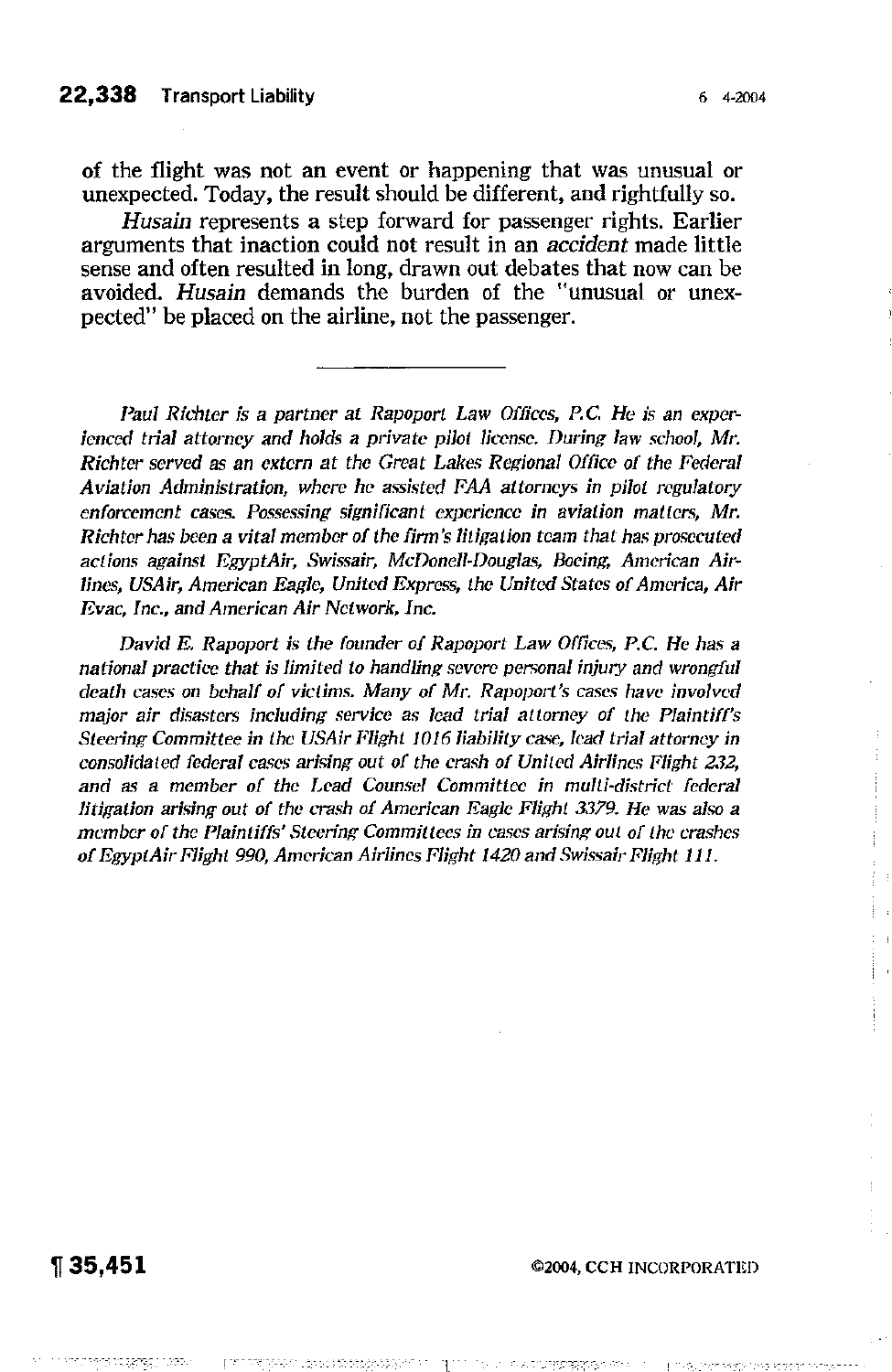#### Endnotes

<sup>1</sup> Convention for the Unification of Certain Rules Relating to International Transportation by Air, Oct. 12, 1929,49 Slat. 3000, T. 5, No. 876 (1934), note following 49 U.S.c. § 40105. On November 4, 2003, the Montreal Convention entered into force, modernizing the Warsaw Convention. Article 17 of the Montreal Convention, like Warsaw, addresses death and injury of passengers and clearly retains the *accident* requirement. It reads as follows: "The carrier is liable for damages sustained in case of death or bodily injury of a passenger upon condition only that the accident which caused the death or bodily injury took place on board the aircraft or in the course of any of the operations of embarking or disembarking." Article 17, The Convention For the Unification of Certain Rules Relating to the International Carriage By Air Signed at Montreal on 28 May 1999.

*<sup>2</sup> Olympic Ainvays v. Rubina Husain,* \_\_. U.S. \_\_124 S. Ct. 1221, 157 L. FA.2d 1146 (2004).

<sup>J</sup> *ld.,* at 1152.

*, ld.,* at 1159, quoting, Husain *v. Olympic Airways,* 316 F.3d 829, 837 (9th Cir.2002).

5 The Warsaw Convention's governing text is in French. This quote is the official English translation of the Convention, which was before the Senate when it consented to ratification of the Convention in 1934. *See* 49 StaL. 3014; *Air France v. Saks,* 470 U.S. 392, 397 (1985).

*<sup>6</sup> Air*France *v. Saks,* 470 U.S. 392 (1985).

*<sup>7</sup> ld.,* at 396.

*• ld.,* at 405.

*<sup>9</sup> ld.,* at 406.

<sup>10</sup> *Id.*

II *Id.,* at 405.

<sup>12</sup> *El A/Israel Airlines v. Tseng,* 525 U.S. 155 (1999). Resolving a split in the lower courts, the Supreme Court held in *Tseng* that the Warsaw Convention provides the exclusive remedy for injuries on international flights.

*!3Id.* at 165, In. 9.

*<sup>14</sup> Olympic Airways v. Rubina Husain,* \_\_-U.S. 124 S. Ct. 1221, 157 L. Ed. 2d 1146 (2004).

<sup>15</sup> The facts of the case were not disputed and the Court accepted them as true. *Husain,* 157 L. Ed. 2d at 1152.

*161d.*

*<sup>17</sup> [d.*

<sup>18</sup> *ld.,* al l153.

<sup>19</sup> *Id.* Ms. Leptourgou's representations, that the flight was full were false. There were available seats further away from the smoking section. *Id.*, at 1153 n.2.

*<sup>20</sup> ld.,* at 1153.

#### Issues in Aviation Law and Policy